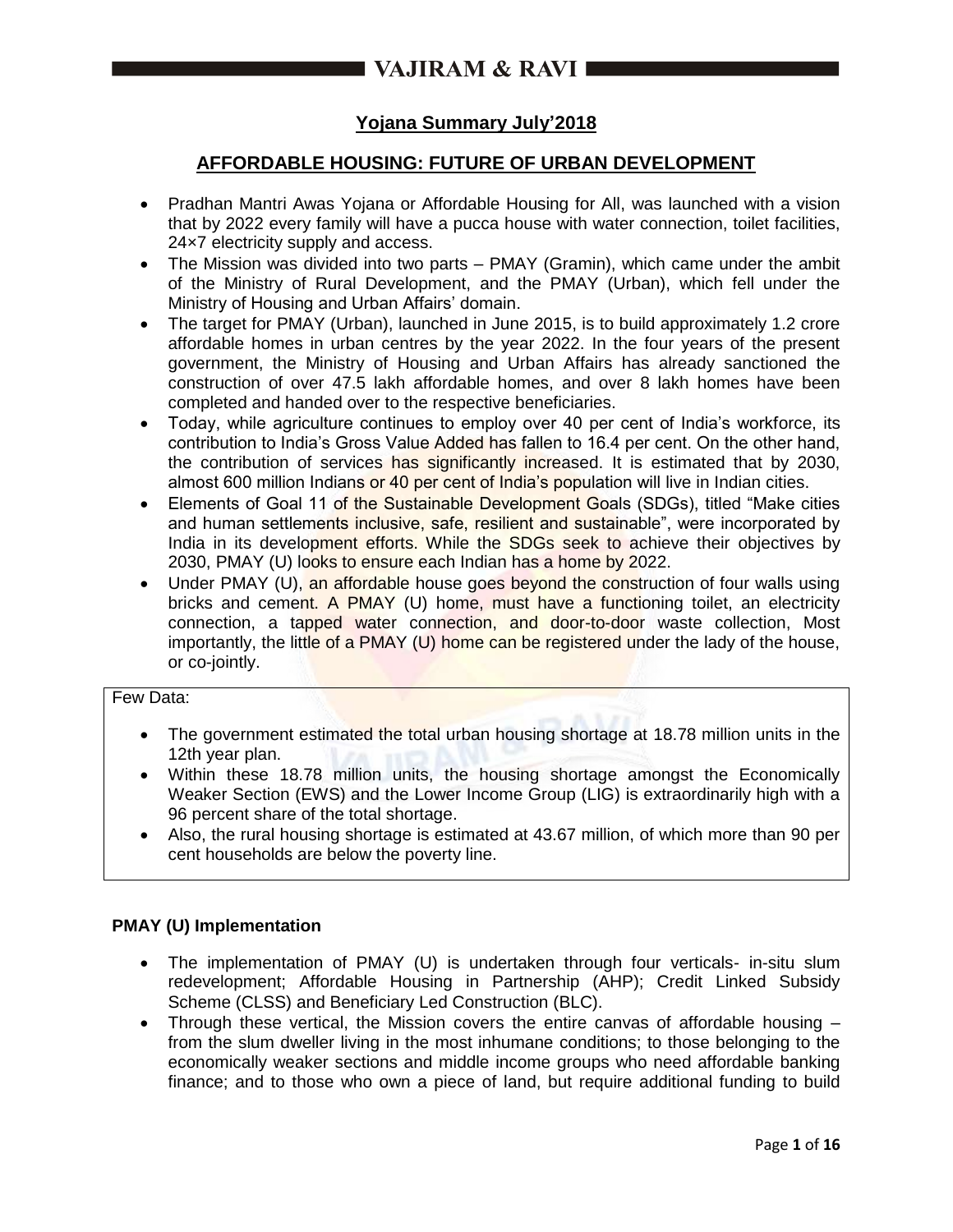# $\blacksquare$  VAJIRAM & RAVI $\blacksquare$

their house. More importantly, by offering a bouquet of options to choose from, the PMAY (U) makes a significant departure from previous top-down models.

• PMAY (U) is one of several flagship programmes, which is anchored in, and thriving under, the cooperative federalism model - in earlier housing schemes, the state governments needed the federal government to approve their projects. Under PMAY(U), the state governments themselves accord these approvals, with only minor suggestions, if any, made at the central level.

# **Four components of PMAY (U)**

# *A-In-situ slum redevelopment (ISSR):*

 This uses land as a resource. The scheme aims to provide houses to eligible slum dwellers by redeveloping the existing slums on public/private land.

# *B-Affordable housing in partnership (AHP):*

 This aims to provide financial assistance to private developers to boost private participation in affordable housing projects.

# *C-Credit-linked subsidy scheme (CLSS):*

• This scheme facilitates easy institutional credit to EWS, LIG and MIG households for the purchase of homes with interest subsidy credited upfront to the borrower's account routed through primary lending institutions (PLIs).

## *D-Beneficiary-led construction or enhancement (BLC):*

- This scheme involves central assistance of INR 1.5 lakh per family for new construction or extension of existing houses for the EWS/LIG.
- This scheme is converged with other schemes to ensure houses have a toilet, Saubhagya Yojana electricity connection, Ujjwala Yojana electricity connection, Ujjwala Yoiana LPG gas connection, access to drinking water and Jan Dhan banking facilities, etc. A IDAY

## **Government as Catalyst**

- The central government has chosen to play the role of a catalyst in the budget for 2018- 18, affordable housing was given infrastructure status and the budget for 2018-19 institutionalized an Affordable Housing Fund under the National Housing Bank, to boost financing in the sector.
- The Budget 2017 2018 has lowered the holding period for gains to quality as long-term in the case of immovable property to two years from three years currently. This will significantly reduce the tax burden of people selling properties after two years and promote investment in the real estate sector.
- Section 80-IBA of the Income Tax now provides for 100 per cent deduction of profits for Affordable Housing Projects, to encourage private participation in the mission.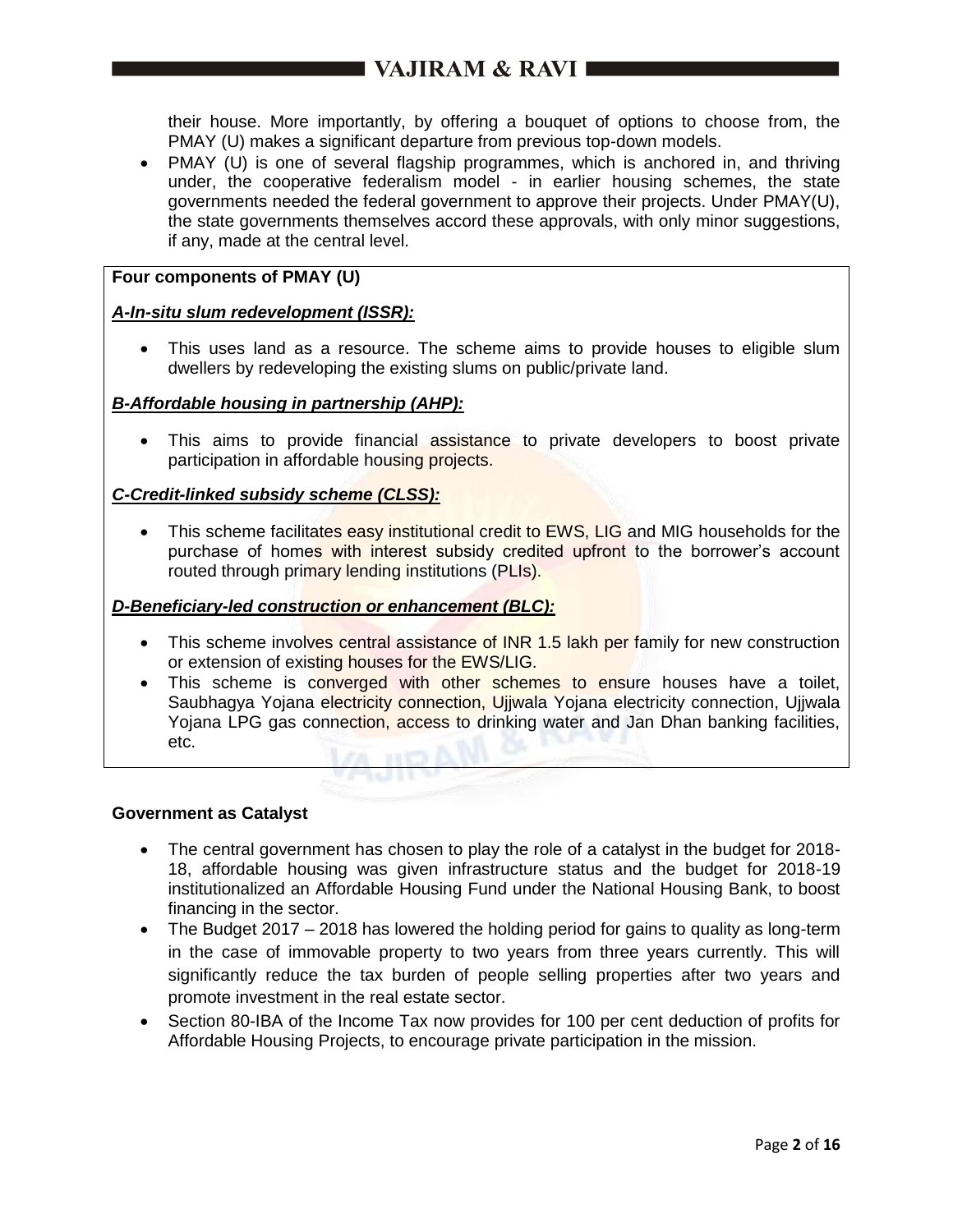# **Regulatory Framework**

- To put an end to the culture of impunity, the government enacted the Real Estate (Regulated and Deregulation) Act 2016, or RERA. RERA institutionalized a regulator for the real estate sector.
- The Insolvency and Bankruptcy Code, which bars willful defaulters from submitting a resolution plan, and which puts the home-buyer alongside financial creditors, has given a further fillip to weed out corrupt actors in the sector.,

# **Conclusion**

- Estimate suggest, for India to meet its urban demand, the country will have to build 700 to 900 million square meters of residential and commercial space every year, till 2030.
- The PMAY (U) epitomizes the seismic shifts taking place in our urban centres. The success of the Indian model of affordable housing will define the future of urban development the world over, both in theory and practice.

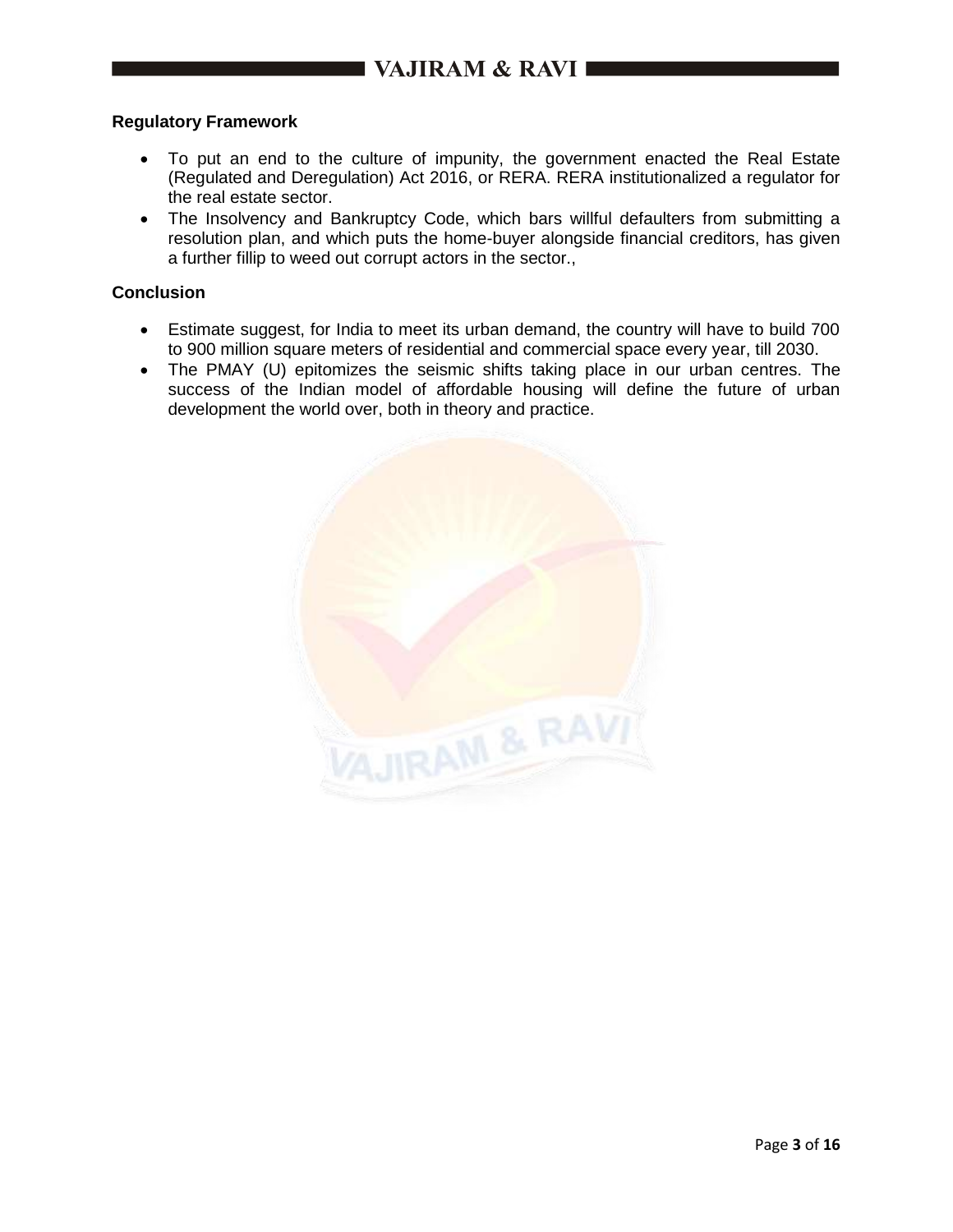# **Universal Village Electrification in 1000 Days: The Journey**

- The government, in 2015, had announced that the remaining 18500 odd un-electrified villages in the country would be electrified within the next 1000 days.
- For this an integrated scheme, covering all aspects of power distribution in rural areas was conceptualized and launched by the Government of India for rural areas namely, "Deen Dayal Upadhyaya Gram Jyoti Yojana" (DDUGJY).
- The scheme envisages (i) electrification of un-electrified villages, (ii) intensive electrification of already electrified villages to provide access to households, (iii) strengthening and augmentation of sub-transmission and distribution infrastructure to improve quality and reliability of power supply, (iv) feeder separation of provide assured power supply to farmers and (v) metering of feeders, distribution transformers and consumers to facilitate energy audit and reduction of losses.

Planning and Strategies for the implementation of this scheme includes:

- Proper identification of villages with Census 2011 Code.
- Solar PV based off-grid solutions for remote/inaccessible villages.
- Standard Bidding Documents and e-tender were focused on
- Innovative Financing In addition to the budgetary support, Ministry of Finance also allowed Ministry of Power to raise money from the market, through financial institutions like PFC and REC, so that adequate fund is available with states for execution of the work.
- Flexibility to States for execution of works
- Handholding States/Discoms: Necessary help was provided to the states/discom whenever required. In order to strengthen and augment capacities of the State DISCOMS/Power Deptt. REC appointed Gram Vidyut Abhiyanta at block/district level to assist them in monitoring and expeditious implementation of the program.
- Milestone based monitoring: The entire process of village electrification was divided in 12 steps/milestone with stipulated timelines for monitoring and capturing progress.
- Transparency and accountability: To ensure transparency and dissemination of information to public at large with regard to process and progress on electrification of these villages, mobile App "Garv" was launched.
- Regular review and monitoring

# **Implementation Challenges and Remedial Measures**

- It is worthwhile to mention that most of these remaining villages were located in remote and inaccessible areas with difficult hilly terrain, deep forest, Left Wing Extremism affected areas.
- The difficulty level further enhanced as the States moved further. The major challenges involved were as under::
- **Inaccessibility and non-feasibility of conventional Grid system**
- **Difficult hilly terrain**
- **Head loading of materials over 1-10 days**
- **Material transportation by choppers**
- **Areas affected with Left Wing Extremism (LWE)**
- **Forest clearance**
- **Railway clearance**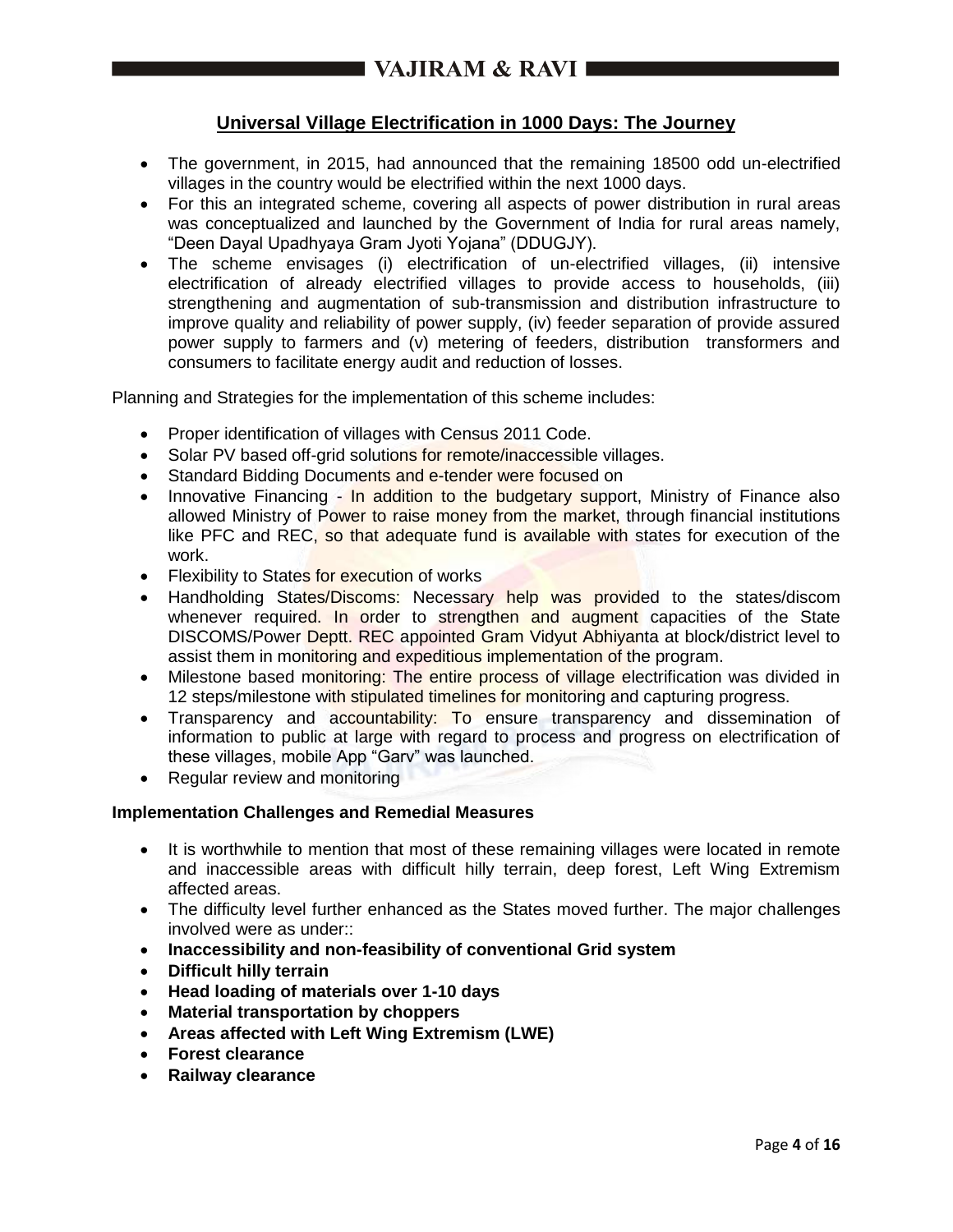# VAJIRAM & RAVI

Conclusion:

- Thus with the support of States, Discoms, contractors, Vendors, equipment manufacturers and people of the states, completion of the target well before the deadline of 1000 days became feasible.
- Its next target is to electrify all the households in the country. For this it has launched 'Pradhan Mantri Sahaj Bijli Har Ghar Yojana' – Saubgaya to provide last mile connectivity and service connections to all remaining households in both rural and urban areas to achieve universal household electrification in the country by 31<sup>st</sup> March 2019.

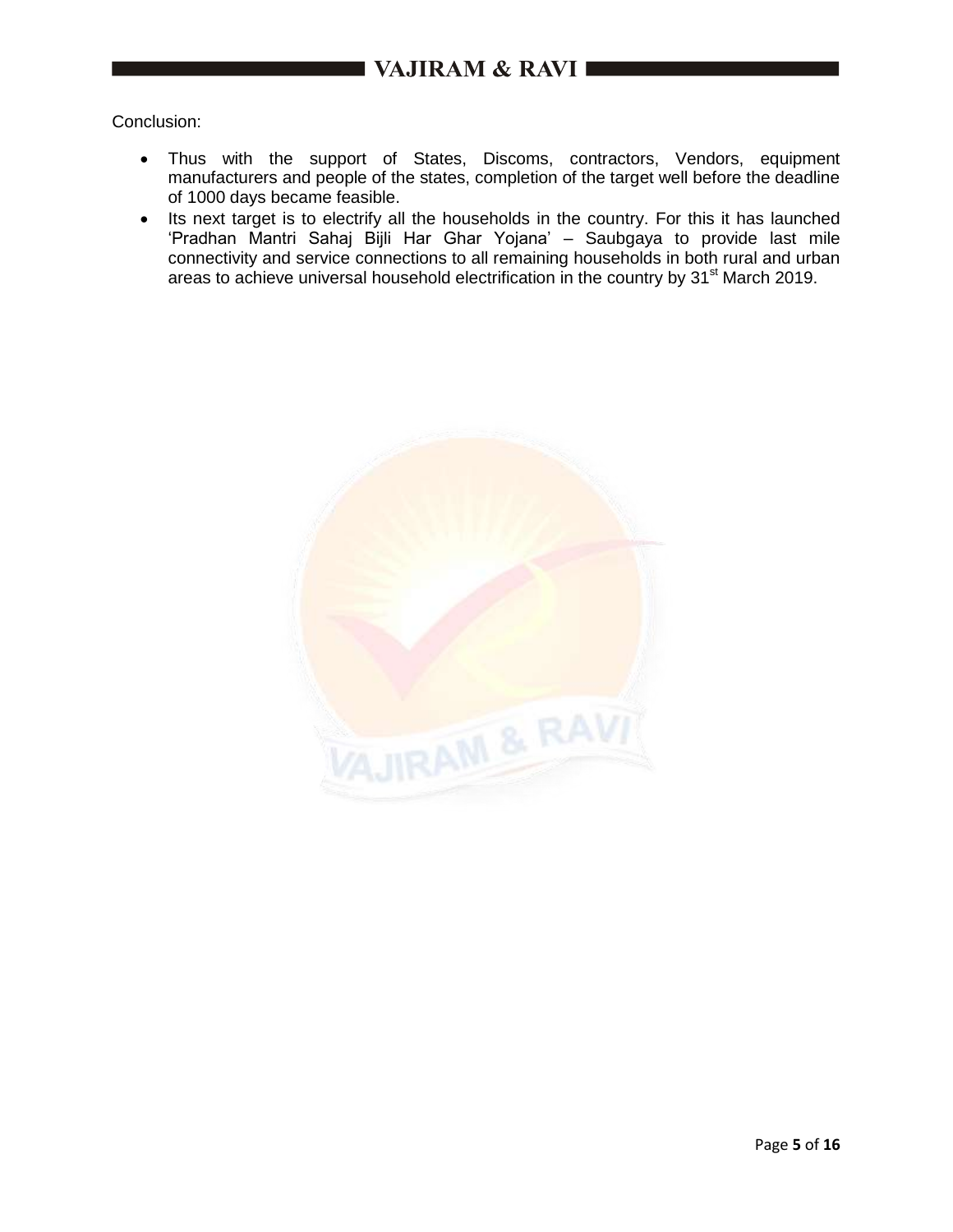# **Meeting the Energy Needs of the Future**

- India is on its way to achieving the 175 GW target for installed Renewable Energy capacity by 2022.
- The Ministry of New and Renewable Energy (MNRE) has taken several steps for a clean energy future by taking up the largest renewable capacity expansion programme in the world.
- Till March 2018, a capacity addition of 37.33 GW of renewable energy has been reported during the last four years (May 2014-March 2018) with a total of 69 GW (20 per cent) renewable energy installed capacity.
- In order to achieve the renewable energy target of 175 GW by the year 2022, the Ministry of New and Renewable Energy launched schemes on development of windsolar hybrid power projects, onshore wind power project, onshore wind power projects, biomass power and bagasse cogeneration, biomass gasifer for industries, scheme for development of solar parks and ultra-mega solar power projects, grid connected solar PV power plants on canal banks and canal tops and biogas based grid power generation programme.
- Among all, the National Solar Mission is the most ambitious program which aims to promote solar energy for power generation.
- Historic low tariffs for solar (Rs. 2.44/ units) and wind (Rs. 2.64/ unit) were achieved through transparent bidding and facilitation giving a big push to the renewable sector.
- The Government of *India is promoting renewable energy by generation-based incentives* (GBIs), capital and interest subsidies, viability gap funding, concessional finance, fiscal incentives etc. for providing financial support to various schemes.
- Ministry of New and Renewable Energy has taken various special steps in addition to financially support this sector. These include amendments to the Electricity Act and tariff policy for strong enforcement of Renewable Purchase Obligation (RPO) and for providing Renewable Generation Obligation (RGO), evacuation of renewable power through green energy corridor project, incorporating measures in Integrated Power Development Scheme (IPDS) for encouraging distribution companies and making netmetering compulsory and raising funds from bilateral and international donors as also the Green Climate Fund to achieve the target.

# **Major Initiatives**

## **Solar Power**

- Capacity of the schemes for 'Development of Solar Parks and Ultra Mega Solar Power Projects" has been enhanced from 20 GW to 40 GW.
- Mandatory provision of roof top solar for new construction or higher floor area ratio and making root top solar as a part of housing loan by banks/ NHB.
- Raising tax free solar bonds
- Surya-Mitra programme has been launched for creation of a qualified technical workforce.

## **Wind Power**

- In terms of wind power installed capacity, India is globally placed at  $4<sup>th</sup>$  position after China, USA and Germany.
- The wind power potential of the country has been estimated to be 302 GW at 100-meter hub-height.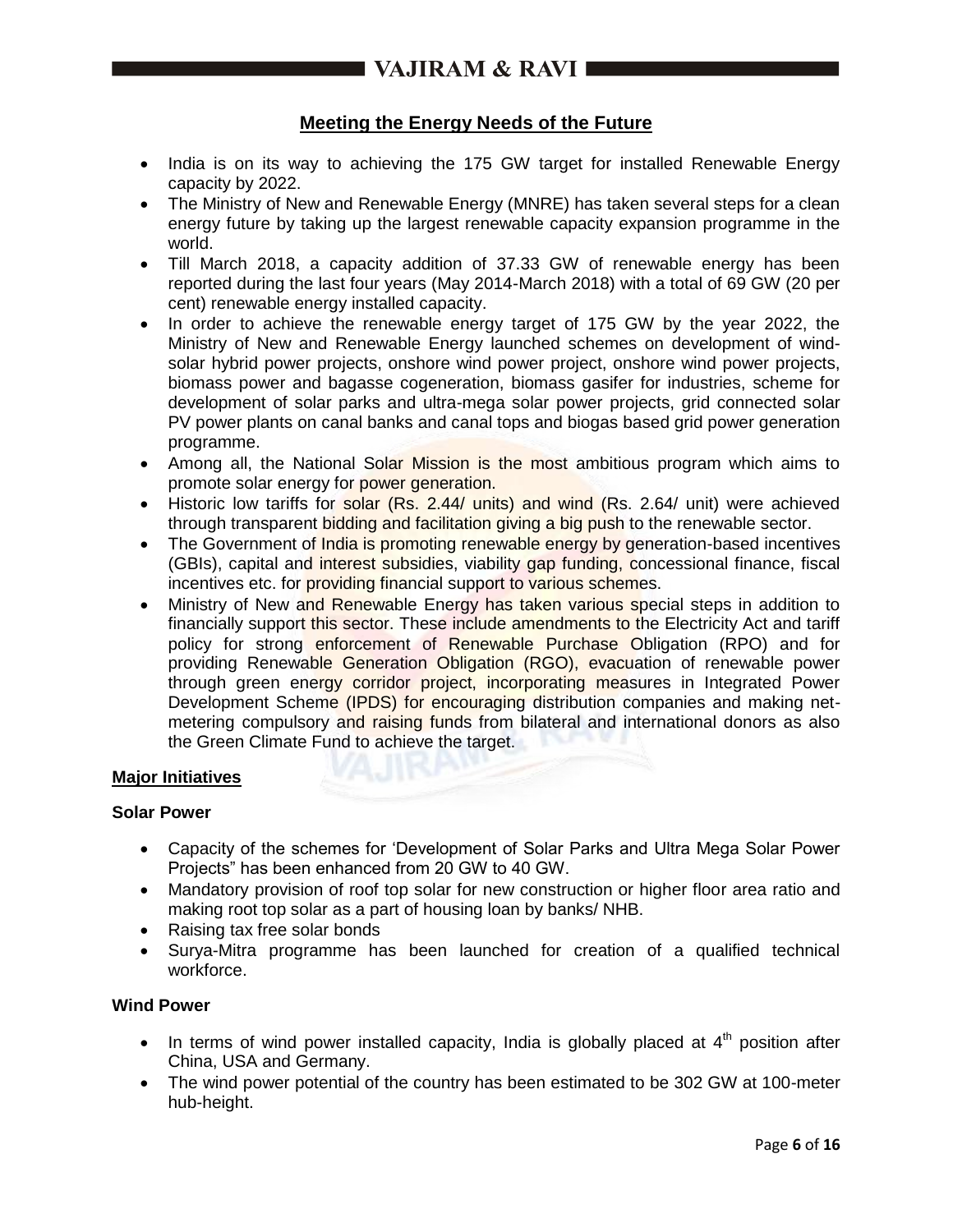- The cabinet has cleared the National Offshore Wind Energy Policy.
- National Institute of Wind Energy (NIWE) has signed MoU with Gujarat and Rajasthan based on wind forecasting experience of Tamil Nadu.

# **Bioenergy**

- Central financial assistance for biomass power projects includes installations from biomass installations from biomass combustion, biomass gasification and bagasse cogeneration.
- Family Size Biogas Plants mainly for rural and semi-urban households are set up under the National Biogas and Manure Management Programme (NBMMP).

# **Amendments in Tariff Policy**

- Enhancement in solar renewable purchase obligation to 8 per cent by March 2022.
- Bundling of renewable power for ensuring affordable renewable electricity.
- Waving off inter-state transmission charges for solar and wind power.

## **Green Energy Corridor**

• Intra-State Transmission System is being implemented by eight renewable rich States (Tamil Nadu, Rajasthan, Karnataka, Andhra Pradesh, Maharashtra, Gujarat, Himachal Pradesh and Madhya Pradesh) with a purpose is to evacuate approx. 20,000 MW of large scale renewable power.

#### **Other Initiatives**

- Formation of International Solar Alliance (ISA) which became a legal entity in December 2017.
- FDI up to 100 per cent is permitted under the automatic route for renewable energy generation and distribution projects subject to provisions of the Electricity Act 2003.

# **Involving Youth in Community Welfare**

- Youth has been defined in the National Youth Policy, 2014, as a person in the age group of 15 to 29 years.
- The National Youth Policy, 2014 identifies the objectives and the Priority Areas for youth. These are:

| <b>Objective</b>                                                                                          | <b>Priority</b>                                  |
|-----------------------------------------------------------------------------------------------------------|--------------------------------------------------|
| Create a productive workforce that can make a sustainable<br>contribution to India's economic development | Education                                        |
|                                                                                                           | <b>Skill</b><br>Employment<br>and<br>Development |
|                                                                                                           | Entrepreneurship                                 |
| 2. Develop a strong and healthy generation equipped to take on   Health                                   | Healthy<br>and                                   |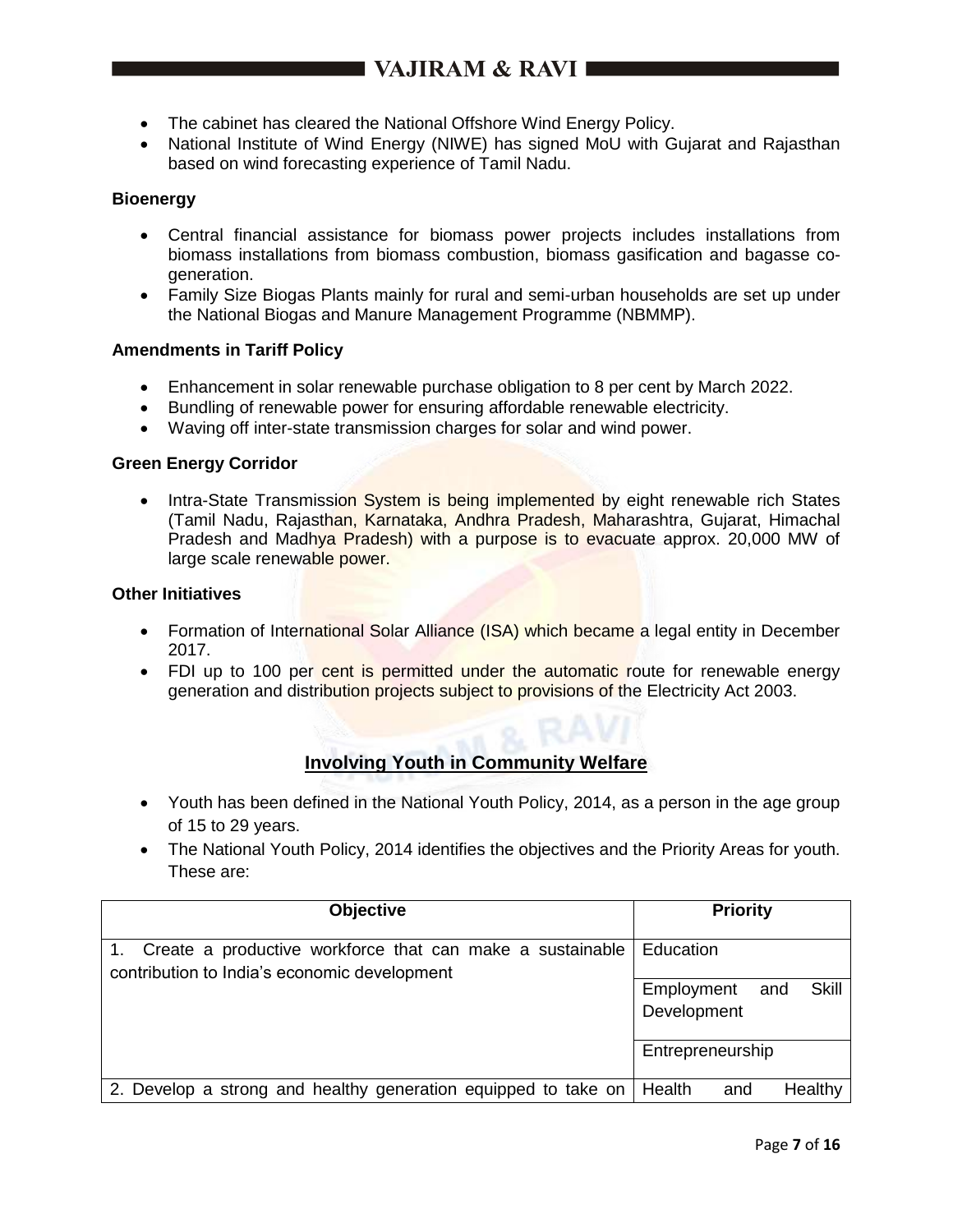| future challenges                                                                                          | Lifestyle                       |
|------------------------------------------------------------------------------------------------------------|---------------------------------|
|                                                                                                            | <b>Sports</b>                   |
| 3. Instil social values and promote community service to build                                             | Social<br>Promotion<br>0f       |
| national ownership                                                                                         | Values                          |
|                                                                                                            | <b>Community Engagement</b>     |
| Facilitate participation and civic engagement at all levels of<br>4.                                       | Participation<br>politics<br>in |
| governance                                                                                                 | and governance                  |
| 5.<br>Support youth at risk and create equitable opportunity for all<br>disadvantaged & marginalized youth | Inclusion                       |
|                                                                                                            | <b>Social Justice</b>           |

- Community engagement indeed transverse through a diverse arena of activities as the activities undertaken by NSS and NYKS demonstrate.
- Department of Youth Affairs has two main organizations under it, namely Nehru Yuva Kendra Sangathan (NYKS) and National service Scheme (NSS), which help organize community engagement of the youth, on voluntary basis. And this is essential based on enhancing the sense of volunteerism among the youth.

# **Nehru Yuva Kendra Sangathan (NYKS)**

- NYKS, launched in 1972, is one of the largest youth organization in the world.
- The objective is to develop the personality and leadership qualities of the youth and to engage them in nation-building activities.

# **Out of a number of activities, a few ones are briefly indicated below:**

- **1) Training on Youth Leadership and Community Development**
- **2) Youth Convention and Yuva Kriti.**
- **3) Yuva Aadarsh Gram Vikas Karyakram:** The Programme aims at developing one village in selected Districts as a model village by the youth for the youth.
- **4) Tribal Youth Exchange Programme (TYEP):** The Programme is organized every year with funding from the Ministry of Home Affairs. In this Programme, tribal youth drawn from areas, affected by Left-wing extremist activities are taken to other parts of the country to sensitize them to the rich cultural to sensitize them to the rich cultural heritage of the country, to expose them to development activities and to enable them to develop emotional linkage with the people in other parts of the country.
- **5) Ek Bharat Shreshtha Bharat (Inter State Youth Exchange Programme):** It was announced on  $31^{st}$  October, 2015 on the occasion of the 140<sup>th</sup> birth anniversary of Sardar Vallabhbhai Patel. The main objective of the programme is to celebrate the Unity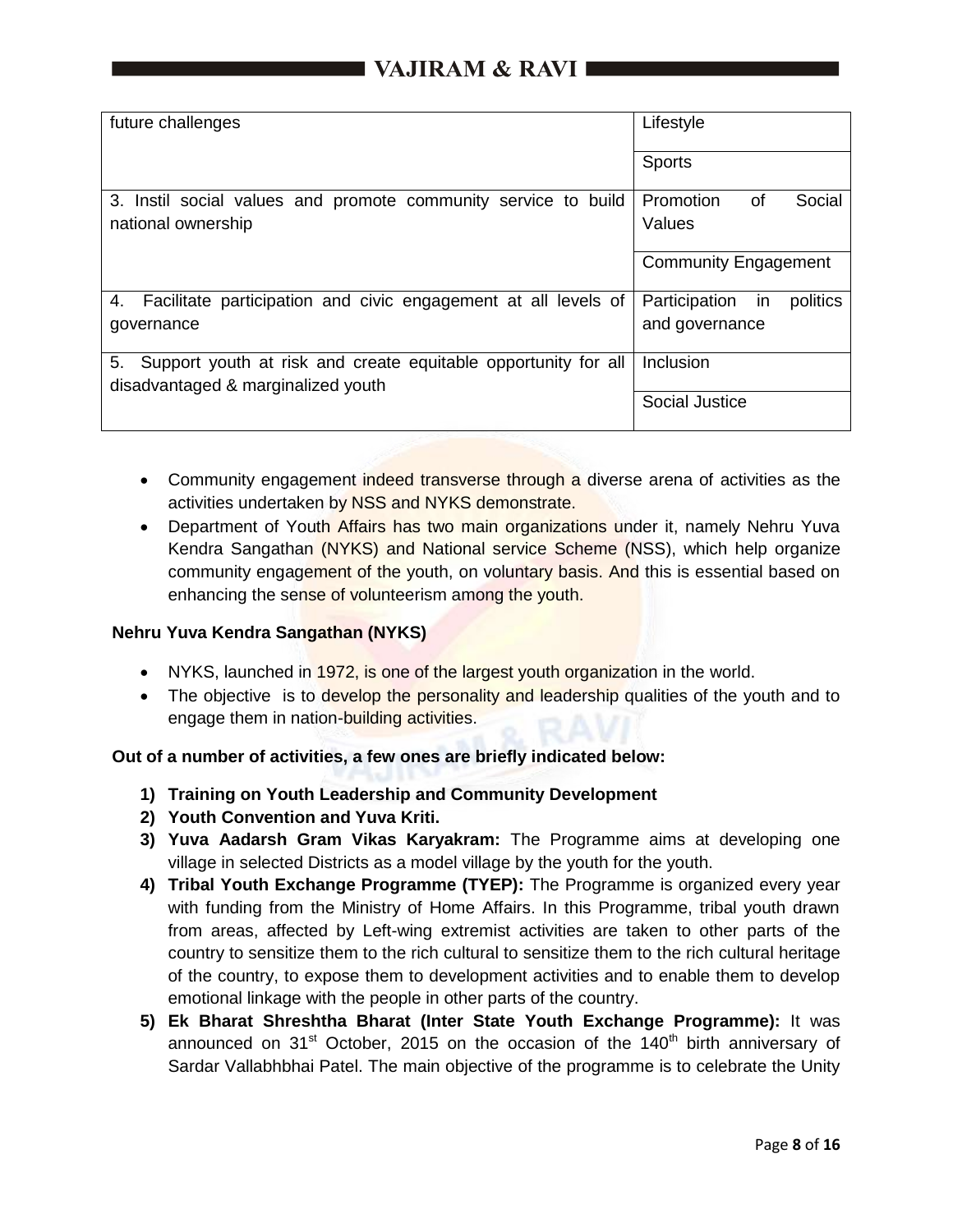in Diversity of our Nation and to maintain and strengthen the fabric of traditionally existing emotional bonds between the people of our country.

**6) Other Activities:** NYKS also takes up various activities in collaboration with other Ministries such as plantations, blood donation camp and enrolment of voluntary blood donors, immunization of mother, observance of International Yoga Day, etc.

# **National Service Scheme (NSS)**

 NSS was launched in 1969 with the primary objective of developing the personality and character of the student youth through voluntary community service. 'Education through Service' is the purpose of the NSS.

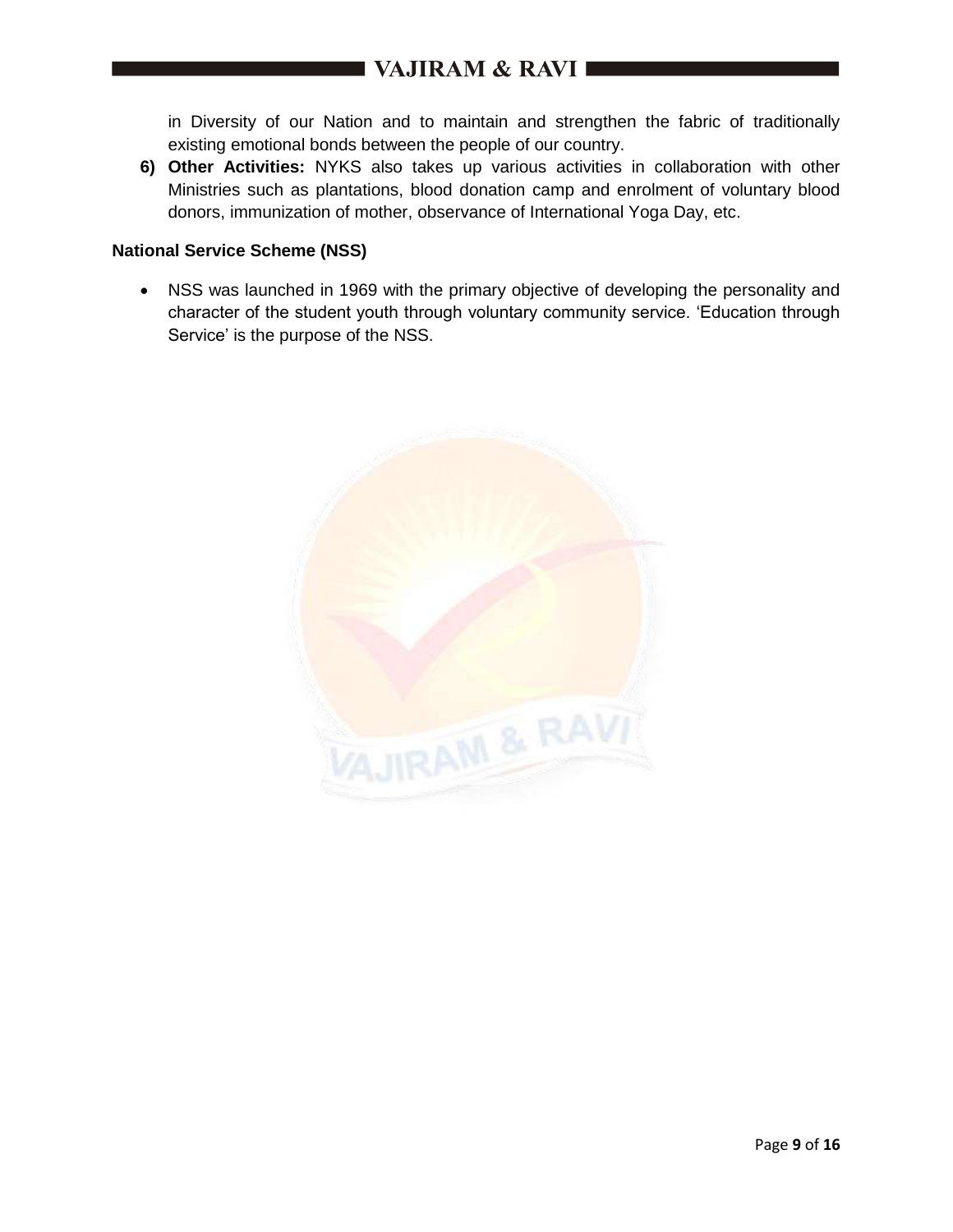# $\blacksquare$  VAJIRAM & RAVI $\blacksquare$

# **Farmer's Welfare: Priority with Commitment**

- To improve the condition of farmers, the Prime Minister has given a clarion call to double farmers' income by 2022.
- In pursuance, Ministry of Agriculture and Farmers' Welfare devised a seven-point strategy. Raising production per unit of farm land with effective use of input cost; reduction of post-harvest losses and value additions; reforms in agriculture marketing with security cover on major risks; and a especial focus on promotion of various allied activities (horticulture, animal husbandry, fisheries, bee keeping, poultry and integrated farming) are the key features of this strategy.

#### **Marketing Mantras**

- In the current Union Budget  $(2018 19)$ , the Government took desired step by declaring to keep MSP of all 23 major rabi and kharif crops at least at one and half times of their production cost. However, it is essential to back up this announcement by devising a mechanism that ensures purchase at MSP even if price of the agricultural produce falls below the MSP in open market.
- NITI Aayog has been mandated to develop a mechanism to protect the interest of farmers in such adverse market situations.
- 'Bhavantar Bhugtam Yojana' (Price-deficit financing scheme) launched by Madhya Pradesh Government hedges price risk of eight agricultural commodities in case of market fluctuations.
- Government launched electronic National Agricultural Market (e-NAM) in 2015 with the objective of easing licensing and taxation obstacles and enhance farmers' suppressed returns.
- Recently, the Government took a right step by taking up development and upgradation of 22,000 rural haats into Gramin Agricultural Markets (GrAMs). These GrAMs, electronically linked to e-NAM, will be exempted from regulations of APMCs so that farmers of even remote areas may have access to e-NAM benefits.

## **Value Addition Facilities**

- Pradhan Mantri Kisan SAMPADA Yojana is another flagship programme which aims at welfare and prosperity of farmers by providing processing and value addition facilities along with marketing support.
- As an umbrella, the scheme is establishing and operationalising Mega Food Parks; expanding integrated Cold Chain and value addition infrastructure; expanding food processing and preservation capacities; developing infrastructure for agro-processing clusters; and also creating backwards and forwards linkages to benefit farmers.
- Government is encouraging and promoting the food processing sector by providing various tax incentives, allowing 100 per cent FDI and creating a special corpus in NABARD for providing easy loans to agri-processing units.
- Government has recently launched 'Operation Greens' on the lines of 'Operational Flood', agri-logistics, processing facilities and professional management for marketing of tomato, onion and potato.

# **Financing Farmers**

Government is steadily increasing the volume of institutional credit for agriculture sector.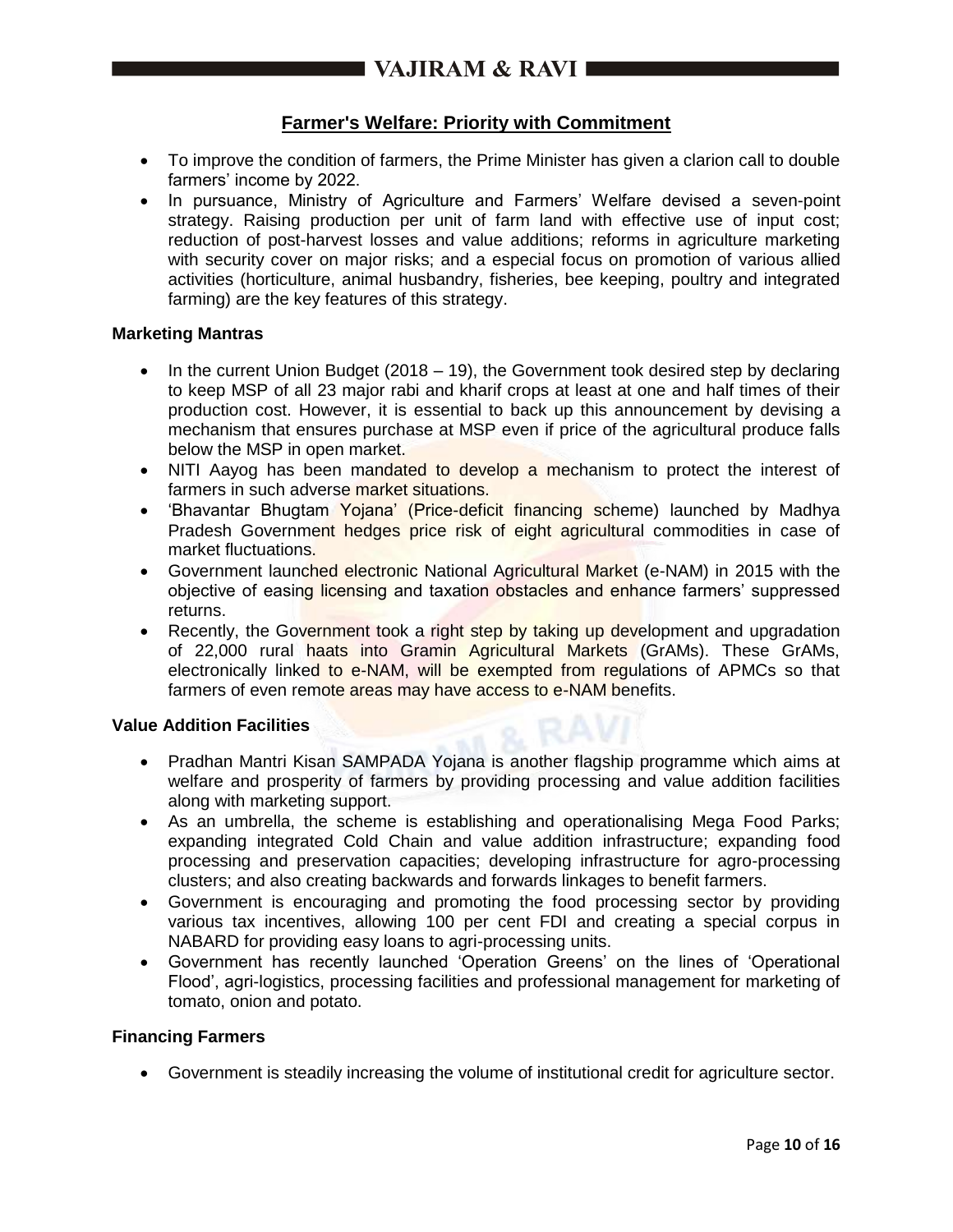# VAJIRAM & RAVI

- Recently, the facility of Kisan Credit Cards was extended to fisheries and animal husbandry farmers also to help them meet their working capital needs.
- Besides, interest subvention for short-term crop loans, enhancement of collateral-free farm loans and promotion of Joint Liability Groups are some other notable initiatives to ensure that all eligible farmers are provided with hassle-free and timely credit.
- Government has significantly enhanced allocation to National Cooperation for providing financial assistance to cooperative societies and its members.
- A Model Agricultural Land Leasing Act, 2016 came into being offering a bunch of benefits to lessee cultivators. Now, leasing of agricultural land for the purpose of farming and allied activities is a legal mutual agreement between land owners and lessee cultivators. Hence land tenants are entitled to obtain loans from financial institutions, crop insurance, disaster relief or nay other benefits provided by Central or State Government.
- Government is also promoting Farmer Producer Organizations (FPOs) and women selfhelp groups by incentivizing their activities for increasing income of associated small holders. FPOs established on the pattern of cooperatives and having annual transactions less than Rs. 100 crore have been exempted from income tax.

## **Towards Secured Livelihood**

- In order to protect farmers' livelihood against such risks, a new and improved Pradhan Mantri Fasal Bima Yojana was launched in 2016 with a very low premium rate and wide coverage of crops. Farmers share in premium has been reduced to merely 1.5 per cent for annual horticultural crops, Insurance cover has been extended to even post-harvest risks and losses upto 14 days.
- Use of remote sensing technology and IT tools have expedited payment of claims with enhanced accuracy and transparency.
- Farmers of all ecological zones are being trained to face the challenges of climate change and keep their livelihood safe and sound.
- The far and wide network of Krishi Vigyan Kendras (KVKs) is regularly organizing trainings and demonstrations at field level on identified climate-smart technologies.
- National Mission for Sustainable Agriculture is also active on dissemination of climate change related information and knowledge through its network.

## **Integrated Framing Models**

- Integrated farming models or systems, which appropriately and synergically blend field crops with horticulture, animal husbandry and aquaculture, have potential to secure livelihood of farmers even during adverse conditions. It increases profitability per unit of land and minimizes risk by assuring income from one or other farming component.
- The new Mission on Integrated Development of Horticulture is comprehensively supporting various components, such as mechanization in horticulture, development of cold chains and value chains, development and transfer of appropriate technologies and availability of quality planting materials.
- The new cluster approach in cultivation of horticulture crops has proved its advantage by developing the entire chain from production to marketing at one place.

## **Add-ons to Income**

 Establishment of Integrated Bee Keeping Development Centres have given a fresh impetus to honey production.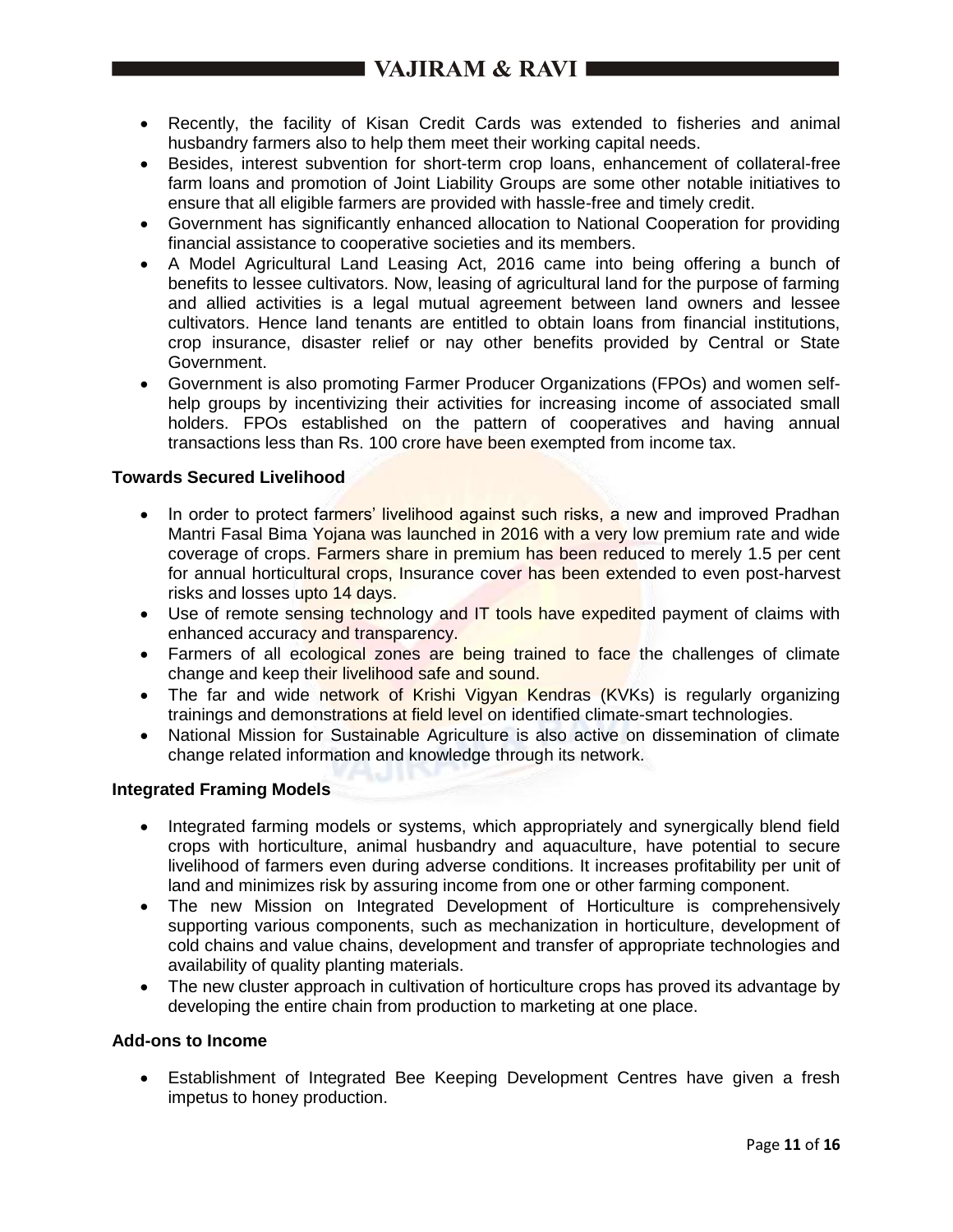- Similarly, Bamboo, often referred to as "Green Gold", has been reclassified as "Grass" when grown outside forest areas forest areas making it free for cultivation, harvest, transport and its use as raw material for handicrafts. Recently, a re-structured National Bamboo Mission was launched.
- Under an innovative scheme, 'Mera Gaon, Mera Gaurav', agricultural scientist in groups of four each, are selecting and adopting five villages for demonstration of new technologies in agriculture and allied activities.
- Government is working on modalities to encourage farmers for using their fallow land to harvest solar energy. It will serve a dual purpose – installation of solar pumps to irrigate their fields and supply of surplus power to grid for additional income.

# **Organic Agriculture – A Game Changer**

Government of India launched 'Paramparagat Krishi Vikas Yojana' to promote organic farming and develop a marketing network for organic products. Cluster based approach is being implemented in which 50 farmers are organized into a cluster of 50 hectares land for cultivating such agriculture and horticulture crops which are in market demand as organic produce.

Organic clusters are being especially developed in tribal, rainfed, hilly and remote areas for the welfare of disadvantaged farmers of these regions.

In view of most favouring conditions, Government has launched a dedicated 'Mission for Development of Organic Value Chain in North-East Region. Declaration of Sikkim as first Organic State of India in 2016 has further encouraged other north-eastern states to support organic farming in a big way.

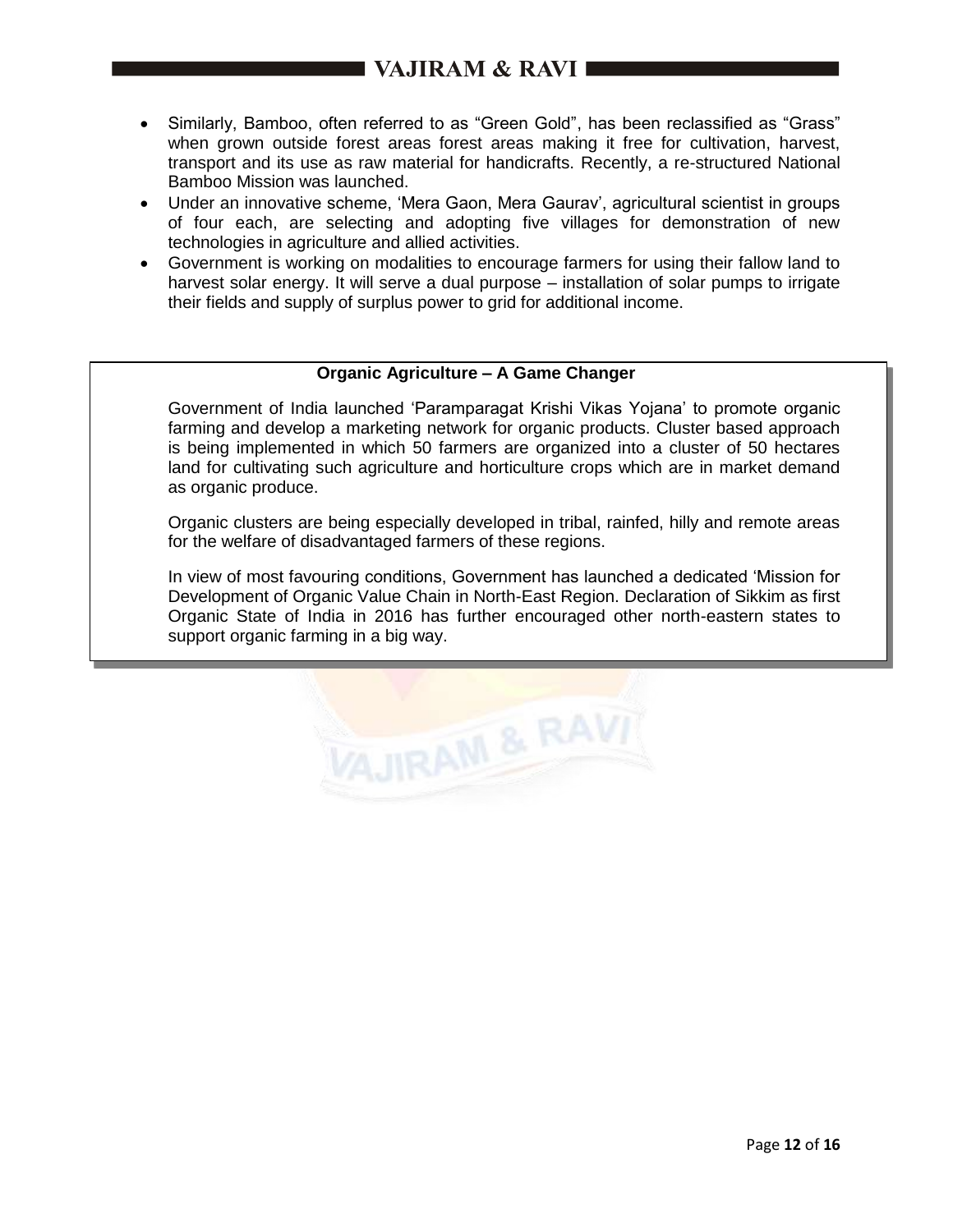# **Giving Wings to Small Town India**

- We have about 400 airports and airstrips, in all, but only about 75 of these were in use for flights till last year. Some have basic infrastructure but need incremental investment to become operational and some other were simply built due to political considerations without having any commercial viability.
- Maiority of air traffic is still concentrated at airports in its biggest cities. Six airports -Delhi, Mumbai, Bangolore, Chennai, Kolkata and Hydrabad handle two-thirds of the country's air traffic in terms of passengers and almost 60 per cent of the total aircraft movement.
- This vast traffic skew, where flying is almost entirely concentrated in the big cities and is choking large airports while smaller ones lie idle, is what the government wanted to correct.
- To address this situation "UDAN" scheme was launched in April last year. 'UDAN' is an acronym for 'Ude Desh Kaa Aam Naagrik'.
- The UDAN scheme has had two rounds of bidding by interested airlines; in the first round, the target was to make 31 ghost airports come alive while in the second, another 29 ghost airports were to see flight movement.
- Under the new UDAN scheme, the state government and the centre are committed to providing subsidy as per a pre-dedicated formula as Viability Gap Funding (VGF).
- The VGF is being funded by a different formula. The aircraft taking off from the busy metro airports are expected to pay Rs. 5000 to the government per departure so that UDAN fares are cross-subsidized. This levy is applicable only on "profitable" routes.
- Ghost airports that were supposed to have come to life under UDAN include Adampur, Bhatinda and Pathankot in Punjab; Bikaner and Jaisalmer in Rajasthan; Bhavanagar, Jamnagar and Mundra in Gujarat and so on. Not just ghost airports, even some airports which have existing flight operations but in a limited way, are seen benefitting under the UDAN scheme.
- India is the world's fastest growing domestic aviation market and regional connectivity is critical if this high growth is to be sustained. Adding airports capacity at metros is important, but for high growth, developing regional connectivity is the way forward.

## **Challenges**

- Not all the underserved and unserved airports which were envisaged to become operational have been revived, not all the routes for which airlines had placed bids have been started and there is still no helicopter service under the UDAN scheme.
- Some of the airlines are short on funding and seem to be struggling with the economics and logistics of offering connectivity from remote locations.
- The quality of service under UDAN is not quite upto the mark.
- New airlines are struggling with infrastructure issues and perhaps need to wait a bit more to generate adequate demand.
- Another dampener for UDAN has been the non-starter helicopter services. No bids came in during the initial round because of insufficient VGF and now, in the second round, regulations for scheduled helicopter operations are still being devised by the regulator.
- The operators who have bagged UDAN routes of their choice, may find it tough to sustain these after the VGF period of three years ends, specially since oil prices are already heading north. To make UDAN flights more attractive the government has already begun allowing waiver of the three year exclusivity clause, if the operator working the route does not object, but still concerns on long term viability remain.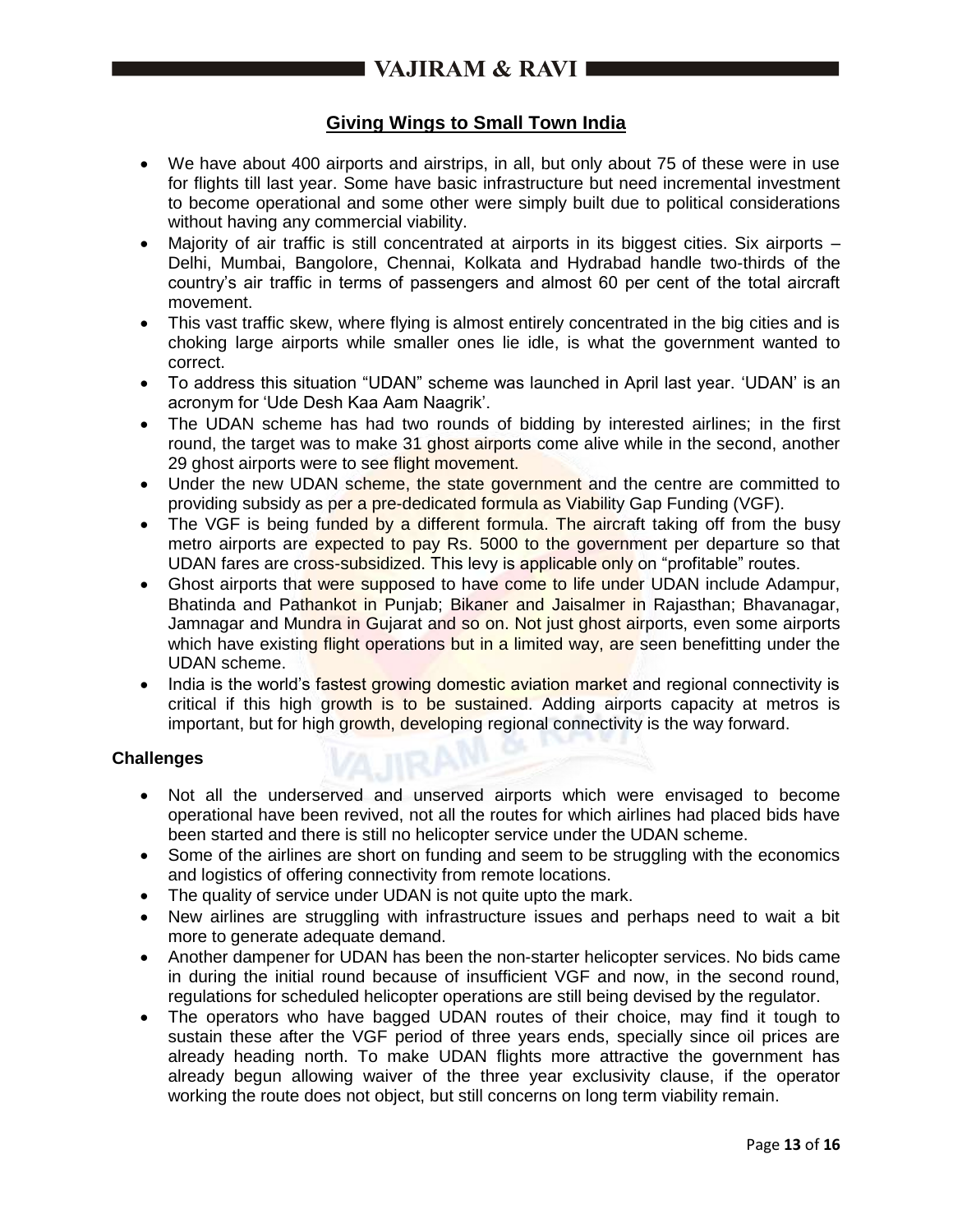# ■ VAJIRAM & RAVI ■■

# **Exponential Growth in Aviation**

- India emerges as the world's third largest aviation market. Passenger traffic growth in the range of 18-20 per cent over the past three years.
- For the first time ever in India, more people travelled in airplanes than in AC trains. Domestic air passengers crossed 100 million for the first time in 2017.
- In 75 years since independence, we had 75 operational airports, UDAN added 25 airports just since December 2016.
- UDAN provides regional air connectivity to unserved airports at a subsidized fare of Rs. 2,500 per hours.

# **Targeting Economic Offenders**

- The government felt that despite the existence of the Indian Penal Code, Prevention of Corruption Act and Prevention of Money Laundering Act, a specific act targeting economic offenders is the need of the hours.
- After Punjab National Bank was hit by the fraud, the Union Cabinet immediately approved the bill to deliver a death knell on financial fraudsters and to further boost the confidence of the investors and bank customers in the banking system.

## **Rationale and Preamble**

- Due to business deals going awry, and inability of the customers to service their loans in time the banking sector has been impacted. Many of these defaulting fraudsters flee the country when they see the writing on the wall.
- The legal mechanism of extradition is a tedious and long drawn out process that takes years. The government, addressed the loopholes and lacune in the present laws and lay down clear cut and stringent measures to deal with these economic offenders who flee the country and are, in effect, fugitives from the law.
- Further, this legislation will prove to be a deterrent to those contemplating to take steps to flee to some other country and abscond after committing economic white collar crimes. Non-conviction based asset confiscation for corruption related cases is enabled under provisions of the United Nations Convention.
- This bill deals specifically with economic offenders who are fugitives from the law of the land and have escaped before the commencement or during the course of proceedings before criminal and civil courts.
- The Bill brings under purview those cases where the total value of the economic offences is Rs. 100 crores or more. This bill in expected to re-establish the rule of law with respect to absconding fugitive economic offenders who will be forced to return to India and face trial for their offences. The Bill allows for attachment of the properties of the fugitive economic offender.
- The Bill proposes to give relief to the alleged offender if in case he returns to India prior to declaring him as a fugitive economic offender and if he submits to the appropriate jurisdictional court proceedings under the Act then proceedings under this Act would cease.
- Provision has been made for appointment of an Administrator to manage and dispose off the property in compliance with the provisions of law. This Bill is cogent with the earlier acts like Prevention of Money Laundering Act, Evidence Act, IPC etc.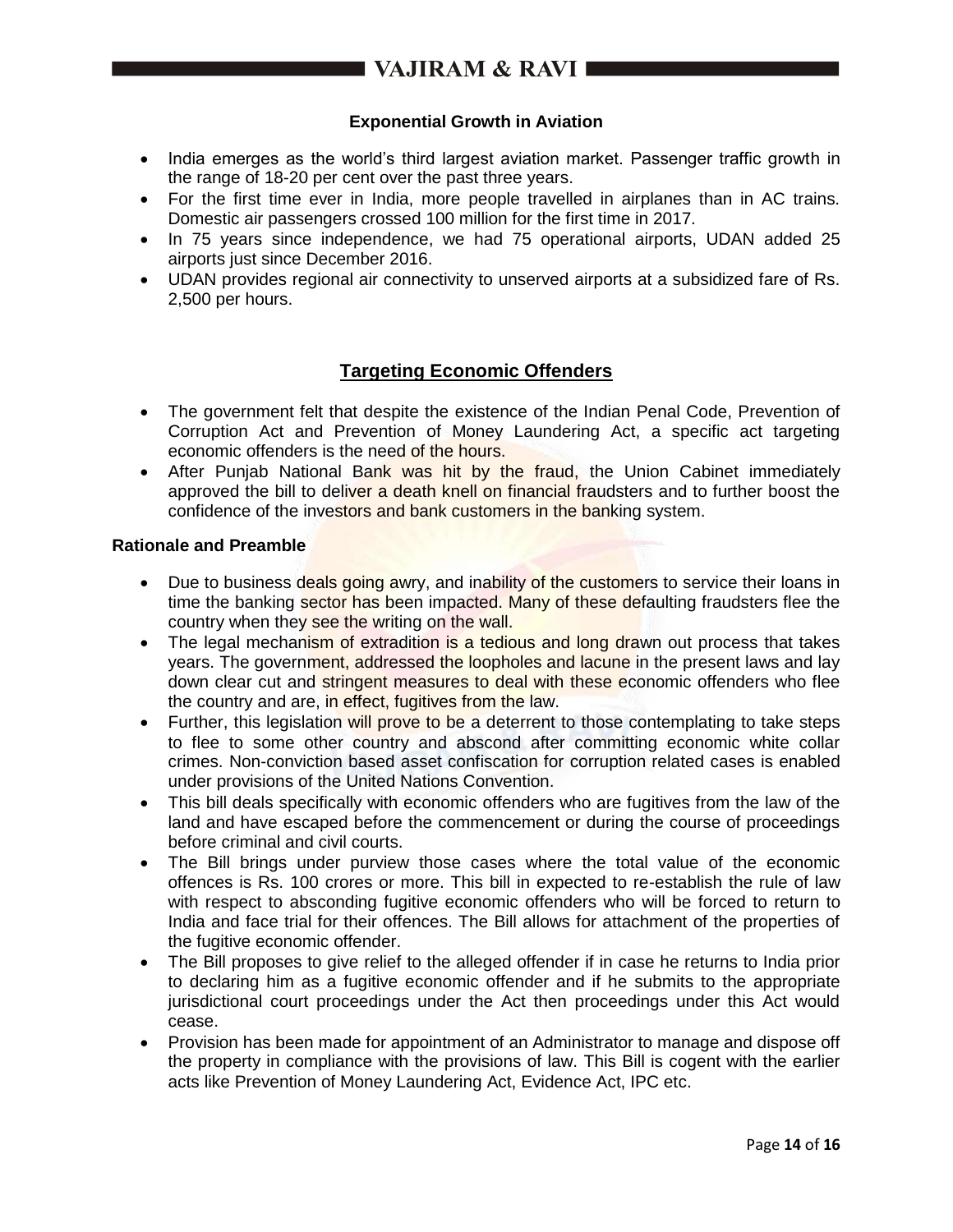# **Fugitive Economic offenders Bill, 2018**

# **Salient features of the Bill**

- Application before the Special Court for a declaration that an individual is a fugitive economic offender;
- Attachment of the property of fugitive economic offender;
- Issues of a notice by the Special Court to the individual alleged to be a fugitive economic offender;
- Confiscation of the property of an individual declared as a fugitive economic offender resulting from the proceeds of crime;
- Confiscation of other property belonging to such offender in India and abroad, including benami property;
- Disentitlement of the fugitive economic offender from defending any civil claim; and
- An Administrator will be appointed to manage and dispose of the confiscated property under the Act.
- An appeal against the order of the Special Court shall lie before the High Court.
- No appeal shall be entertained by the High Court after the expiry of 90 days from date of judgement.

# **Stringent action against corruption & black money**

- Special Investigation Team set up at the First Cabinet Meeting after the present Government assumed office.
- Demonetisation led to India's highest ever unearthing of suspicious transactions and deposits. The current proportion of High Denomination notes in our economy is much less than what it would have been without Demonetisation.
- Double Taxation Avoidance Agreement with Mauritius, Cyprus and Singapore.
- Agreement on real time information sharing with Switzerland.
- Black Money (Undisclosed Foreign Income and Assets) and Imposition of Tax Act 2015 enacted.
- PMLA emended to allow confiscation of property aquivalent in value of black money stashed abroad.
- Benami Property Act blocking a major avenue for generation and holding of black money in various forms.
- Action taken against around 3 lakh shell companies.
- Fugitive Economic Offenders Bill introduces to empower law enforcement agencies to confiscate absconders. This would also help the banks and other financial institutions to achieve higher economic offenders.